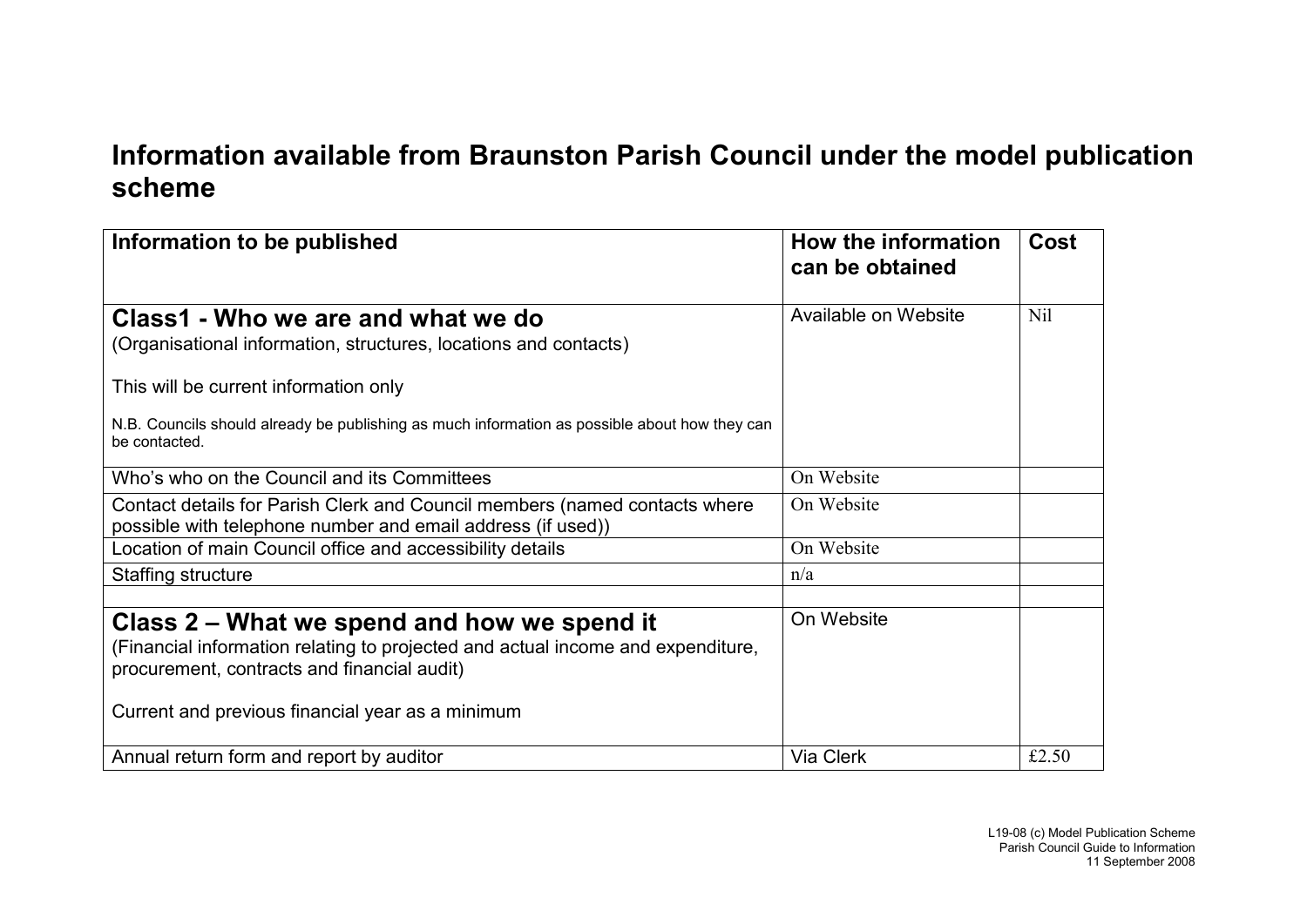| <b>Finalised budget</b>                                                                                                     | On Website |       |
|-----------------------------------------------------------------------------------------------------------------------------|------------|-------|
| Precept                                                                                                                     | On Website |       |
| <b>Borrowing Approval letter</b>                                                                                            | n/a        |       |
| <b>Financial Standing Orders and Regulations</b>                                                                            | Via Clerk  | £2.50 |
| Grants given and received                                                                                                   | Via Clerk  | £2.50 |
| List of current contracts awarded and value of contract                                                                     | Via Clerk  | £2.50 |
| Members' allowances and expenses                                                                                            | n/a        |       |
|                                                                                                                             |            |       |
| Class 3 – What our priorities are and how we are doing                                                                      |            |       |
| (Strategies and plans, performance indicators, audits, inspections and reviews)                                             |            |       |
| Parish Plan (current and previous year as a minimum)                                                                        | n/a        |       |
| Annual Report to Parish or Community Meeting (current and previous year as a                                                | On website |       |
| minimum)                                                                                                                    |            |       |
| <b>Quality status</b>                                                                                                       | n/a        |       |
| Local charters drawn up in accordance with DCLG guidelines                                                                  | n/a        |       |
|                                                                                                                             |            |       |
| Class 4 – How we make decisions                                                                                             |            |       |
| (Decision making processes and records of decisions)                                                                        |            |       |
| Current and previous council year as a minimum                                                                              | On Website |       |
| Timetable of meetings (Council, any committee/sub-committee meetings and<br>parish meetings)                                | On Website |       |
| Agendas of meetings (as above)                                                                                              | On Website |       |
| Minutes of meetings (as above) $-$ nb this will exclude information that is properly<br>regarded as private to the meeting. | On Website |       |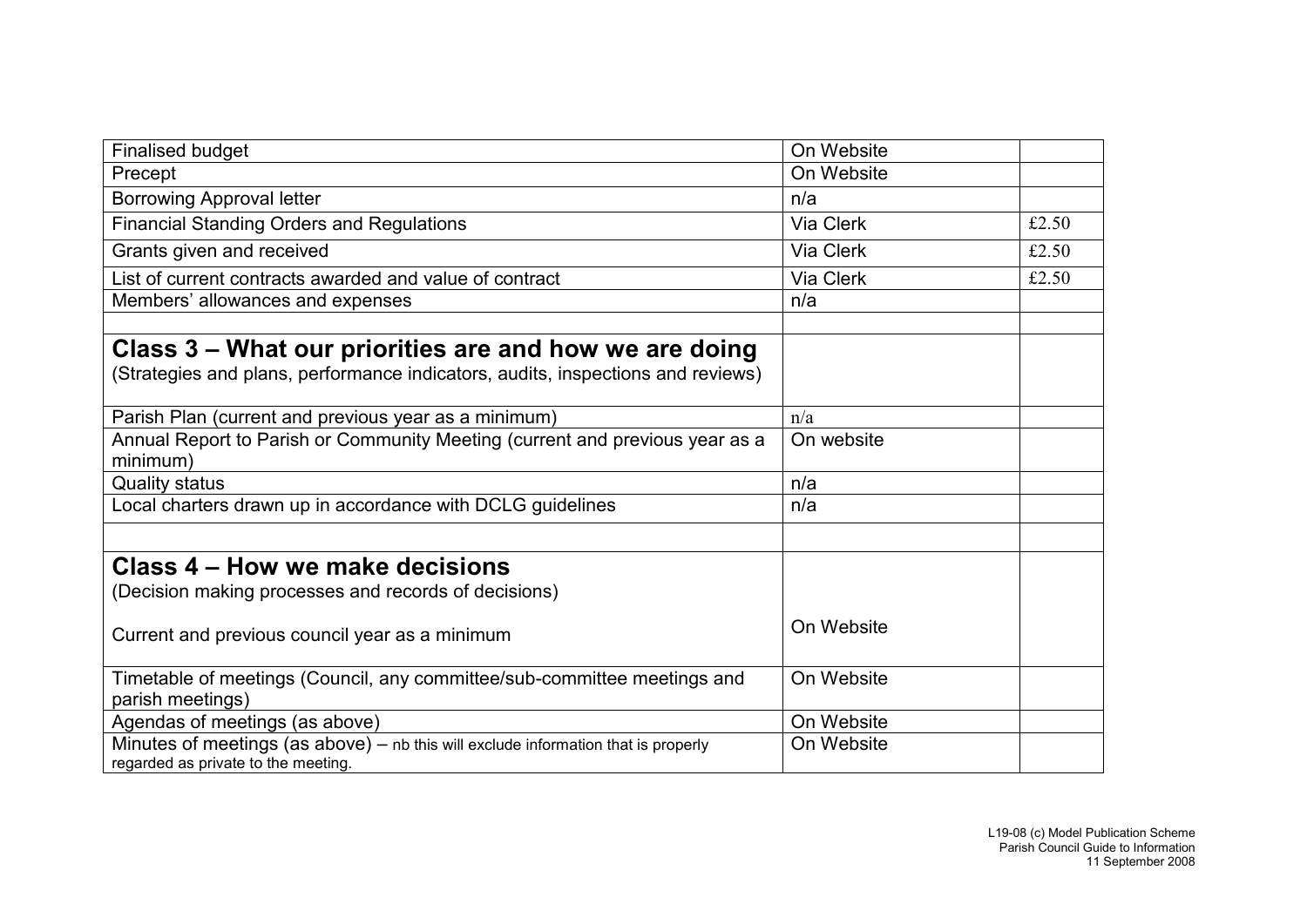| Reports presented to council meetings - nb this will exclude information that is properly<br>regarded as private to the meeting. | Via Clerk              | £2.50 |
|----------------------------------------------------------------------------------------------------------------------------------|------------------------|-------|
| Responses to consultation papers                                                                                                 | Via Clerk              | £2.50 |
| Responses to planning applications                                                                                               | In Minutes on Website  |       |
| Bye-laws                                                                                                                         | n/a                    |       |
|                                                                                                                                  |                        |       |
| Class 5 – Our policies and procedures                                                                                            | (hard copy or website) |       |
| (Current written protocols, policies and procedures for delivering our services<br>and responsibilities)                         |                        |       |
| Current information only                                                                                                         |                        |       |
| Policies and procedures for the conduct of council business:                                                                     |                        |       |
| Procedural standing orders                                                                                                       |                        |       |
| Committee and sub-committee terms of reference                                                                                   |                        |       |
| Delegated authority in respect of officers                                                                                       |                        |       |
| <b>Code of Conduct</b>                                                                                                           |                        |       |
| Policy statements                                                                                                                | Via Clerk              | £2.50 |
| Policies and procedures for the provision of services and about the employment<br>of staff:                                      |                        |       |
| Internal policies relating to the delivery of services                                                                           |                        |       |
| Equality and diversity policy                                                                                                    |                        |       |
| Health and safety policy                                                                                                         |                        |       |
| Recruitment policies (including current vacancies)                                                                               | Via Clerk              | £2.50 |
| Policies and procedures for handling requests for information                                                                    |                        |       |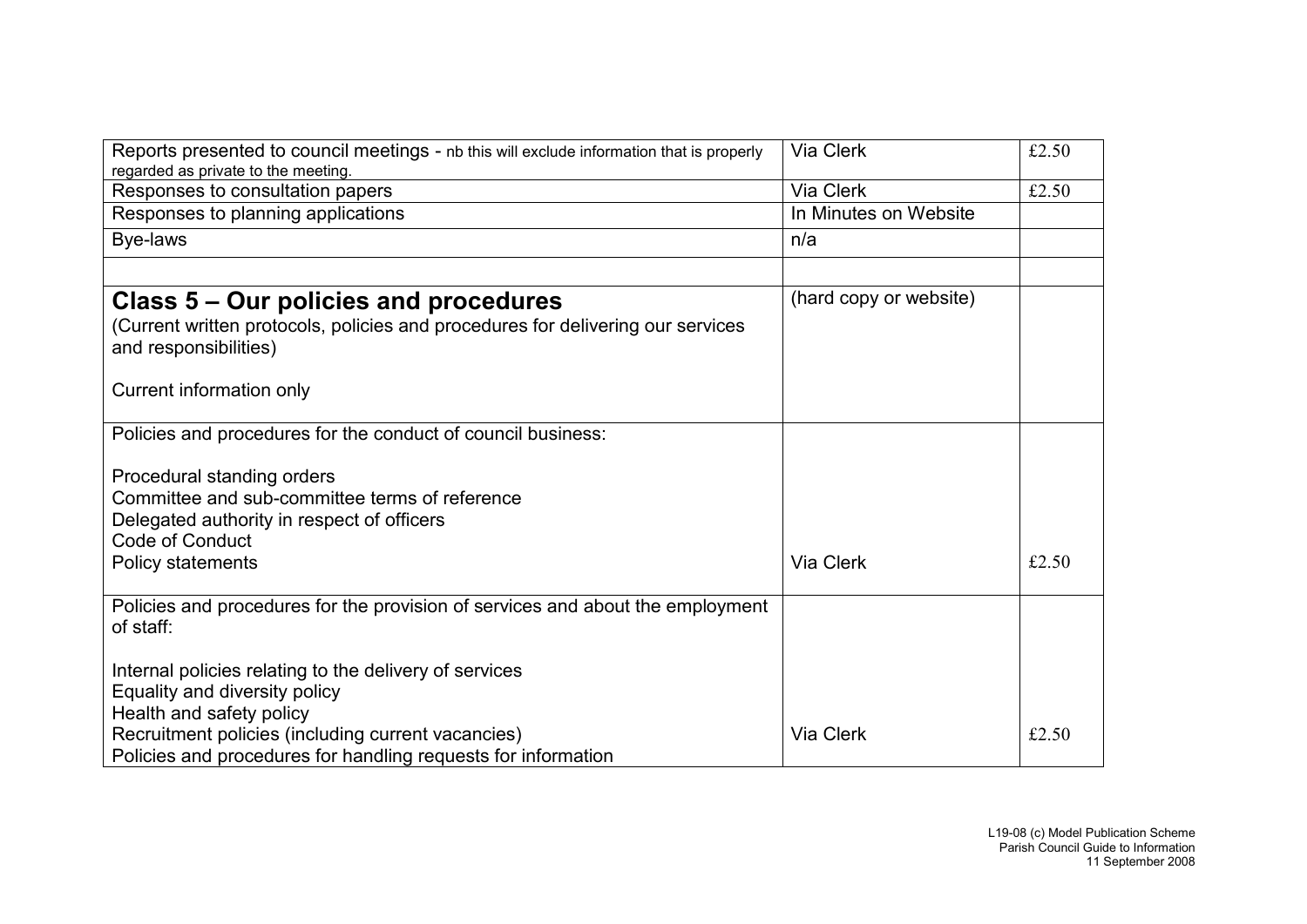| Complaints procedures (including those covering requests for information and                                                                                        |                               |            |
|---------------------------------------------------------------------------------------------------------------------------------------------------------------------|-------------------------------|------------|
| operating the publication scheme)                                                                                                                                   |                               |            |
|                                                                                                                                                                     |                               |            |
| Information security policy                                                                                                                                         | Via Clerk                     | <b>FOC</b> |
| Records management policies (records retention, destruction and archive)                                                                                            | Via Clerk                     | <b>FOC</b> |
| Data protection policies                                                                                                                                            | Via Clerk                     | <b>FOC</b> |
| Schedule of charges ) for the publication of information)                                                                                                           | Via Clerk                     | <b>FOC</b> |
|                                                                                                                                                                     |                               |            |
| <b>Class 6 – Lists and Registers</b>                                                                                                                                |                               |            |
| Currently maintained lists and registers only                                                                                                                       |                               |            |
| Any publicly available register or list (if any are held this should be publicised; in most<br>circumstances existing access provisions will suffice)               | Via Clerk                     | £2.50      |
| <b>Assets Register</b>                                                                                                                                              | Via Clerk                     | <b>FOC</b> |
| Disclosure log (indicating the information that has been provided in response to requests;<br>recommended as good practice, but may not be held by parish councils) | n/a                           |            |
| Register of members' interests                                                                                                                                      | <b>DDC</b>                    |            |
| Register of gifts and hospitality                                                                                                                                   | <b>DDC</b>                    |            |
|                                                                                                                                                                     |                               |            |
| Class 7 - The services we offer                                                                                                                                     | (hard copy or website;        |            |
| (Information about the services we offer, including leaflets, guidance and                                                                                          | some information may          |            |
| newsletters produced for the public and businesses)                                                                                                                 | only be available by          |            |
|                                                                                                                                                                     | inspection)                   |            |
| Current information only                                                                                                                                            |                               |            |
|                                                                                                                                                                     |                               |            |
| Allotments                                                                                                                                                          | <b>Contact Clerk</b>          |            |
| Burial grounds and closed churchyards                                                                                                                               | <b>Contact Church / Clerk</b> |            |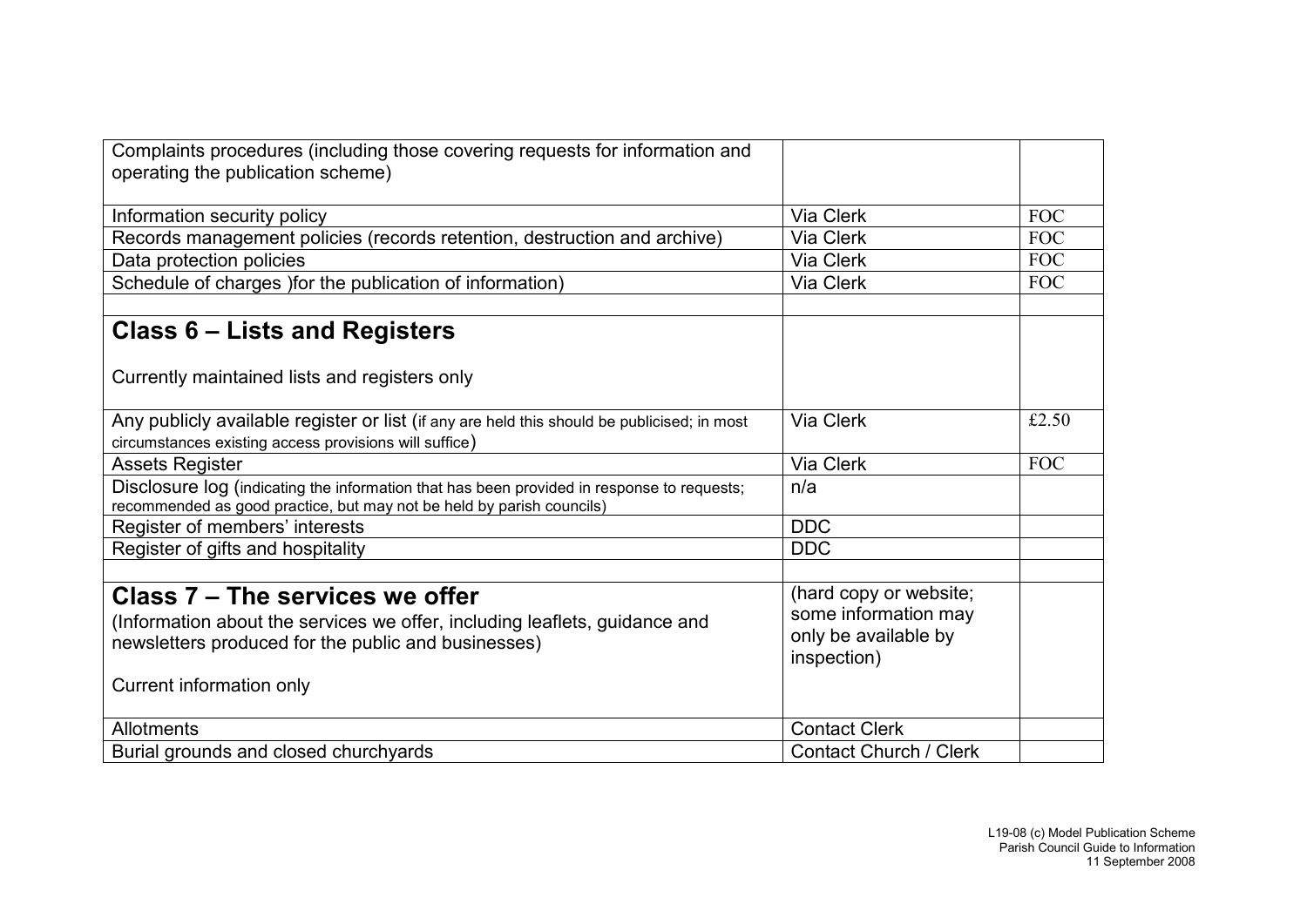| Community centres and village halls                                                | Contact       |  |
|------------------------------------------------------------------------------------|---------------|--|
| Parks, playing fields and recreational facilities                                  |               |  |
| Seating, litter bins, clocks, memorials and lighting                               | Contact clerk |  |
| <b>Bus shelters</b>                                                                | Contact clerk |  |
| <b>Markets</b>                                                                     | n/a           |  |
| Public conveniences                                                                | n/a           |  |
| Agency agreements                                                                  | Contact clerk |  |
| A summary of services for which the council is entitled to recover a fee, together | n/a           |  |
| with those fees (e.g. burial fees)                                                 |               |  |
|                                                                                    |               |  |
| <b>Additional Information</b>                                                      |               |  |
| This will provide Councils with the opportunity to publish information that is not |               |  |
| itemised in the lists above                                                        |               |  |
|                                                                                    |               |  |
|                                                                                    |               |  |
|                                                                                    |               |  |
|                                                                                    |               |  |
|                                                                                    |               |  |

## **Contact details: Clerk**

**Mr Steven Rolt c/o 34-36 High Street, Bruanston, Northants, NN11 7HR Tel 01788 890241 email [clerk@braunstonpc.org](mailto:clerk@braunstonpc.org)**